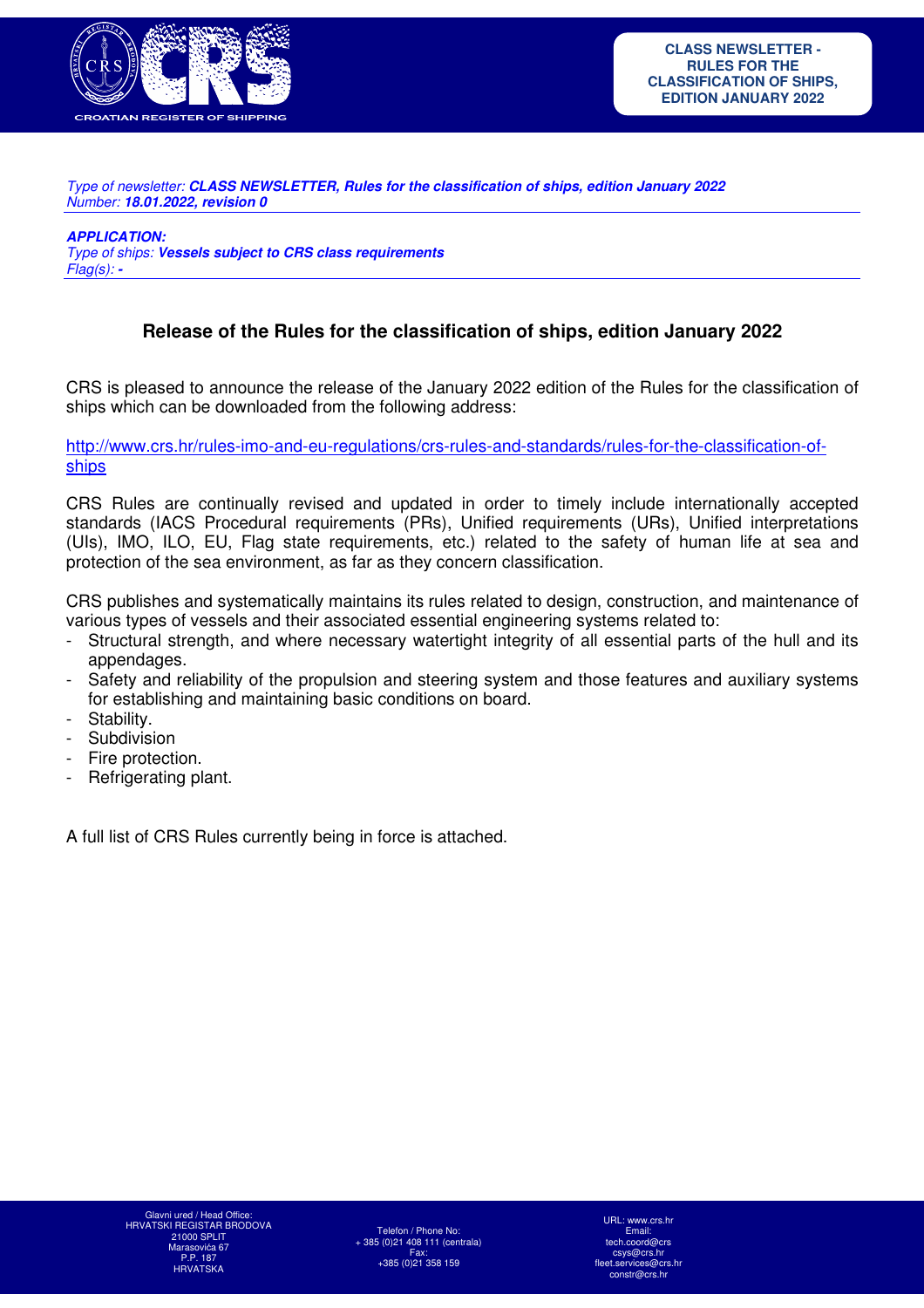# **CROATIAN REGISTER OF SHIPPING**  *HRVATSKI REGISTAR BRODOVA*

### **RULES OF CROATIAN REGISTER OF SHIPPING, January 2022** PRAVILA HRVATSKOG REGISTRA BRODOVA, siječanj 2022.

### **RULES FOR THE CLASSIFICATION OF SHIPS**

PRAVILA ZA KLASIFIKACIJU BRODOVA

|                  |                                                                                              | Edition - Izdanje         |
|------------------|----------------------------------------------------------------------------------------------|---------------------------|
| <b>PART1</b>     | <b>GENERAL REQUIREMENTS</b><br>OPĆI PROPISI                                                  | <b>January 2022 – new</b> |
| Chapter 1        | <b>General information</b><br>Općenito                                                       | <b>January 2022 – new</b> |
| <b>Chapter 2</b> | Survey during construction and initial survey<br>Nadzor nad gradnjom i osnovni pregled       | <b>January 2022 – new</b> |
| Chapter 3        | Type approval of products<br>Tipno odobrenje proizvoda                                       | <b>January 2022 – new</b> |
| Chapter 4        | Approval of manufacturers and service suppliers<br>Odobrenje proizvođača i uslužnih tvrtki   | <b>January 2022 – new</b> |
| Chapter 5        | Surveys of ships in service<br>Pregledi postojećih brodova                                   | <b>January 2022 – new</b> |
| Chapter 6        | Requirements for additional class notations<br>Zahtjevi za dodatne oznake klase              | January 2022 - new        |
| <b>PART 2</b>    | <b>HULL</b><br><b>TRUP</b>                                                                   | <b>July 2020</b>          |
|                  | <b>HULL</b> - Amendments No. 1<br>TRUP - Izmjene i dopune broj 1                             | <b>July 2021</b>          |
|                  | <b>HULL</b> - Amendments No. 2<br>TRUP - Izmjene i dopune broj 2                             | January $2022 - new$      |
| <b>PART 3</b>    | <b>HULL EQUIPMENT</b><br><b>OPREMA TRUPA</b>                                                 | <b>July 2020</b>          |
|                  | <b>HULL EQUIPMENT - Amendments No. 1</b><br>OPREMA TRUPA - Izmjene i dopune broj 1           | <b>January 2021</b>       |
|                  | <b>HULL EQUIPMENT - Amendments No. 2</b><br>OPREMA TRUPA - Izmjene i dopune broj 2           | January $2022 - new$      |
| <b>PART4</b>     | <b>STABILITY</b><br><b>STABILITET</b>                                                        | <b>January 2020</b>       |
|                  | <b>STABILITY</b> - Amendments No. 1<br>STABILITET - Izmjene i dopune broj 1                  | <b>July 2021</b>          |
|                  | <b>STABILITY</b> - Amendments No. 2<br>STABILITET - Izmjene i dopune broj 2                  | January $2022 - new$      |
| <b>PART5</b>     | <b>SUBDIVISION</b><br><b>PREGRAĐIVANJE</b>                                                   | January 2020              |
|                  | <b>SUBDIVISION - Amendments No. 1</b><br>PREGRAĐIVANJE - Izmjene i dopune broj 1             | January $2022 - new$      |
| <b>PART7</b>     | <b>MACHINERY INSTALLATION</b><br><b>STROJNI UREĐAJ</b>                                       | <b>January 2020</b>       |
|                  | <b>MACHINERY INSTALLATION - Amendments No. 1</b><br>STROJNI UREĐAJ - Izmjene i dopune broj 1 | January 2021              |
| <b>PART 8</b>    | <b>PIPING</b><br><b>CJEVOVODI</b>                                                            | January 2021              |
|                  | PIPING - Amendments No. 1<br>CJEVOVODI - Izmjene i dopune broj 1                             | January $2022 - new$      |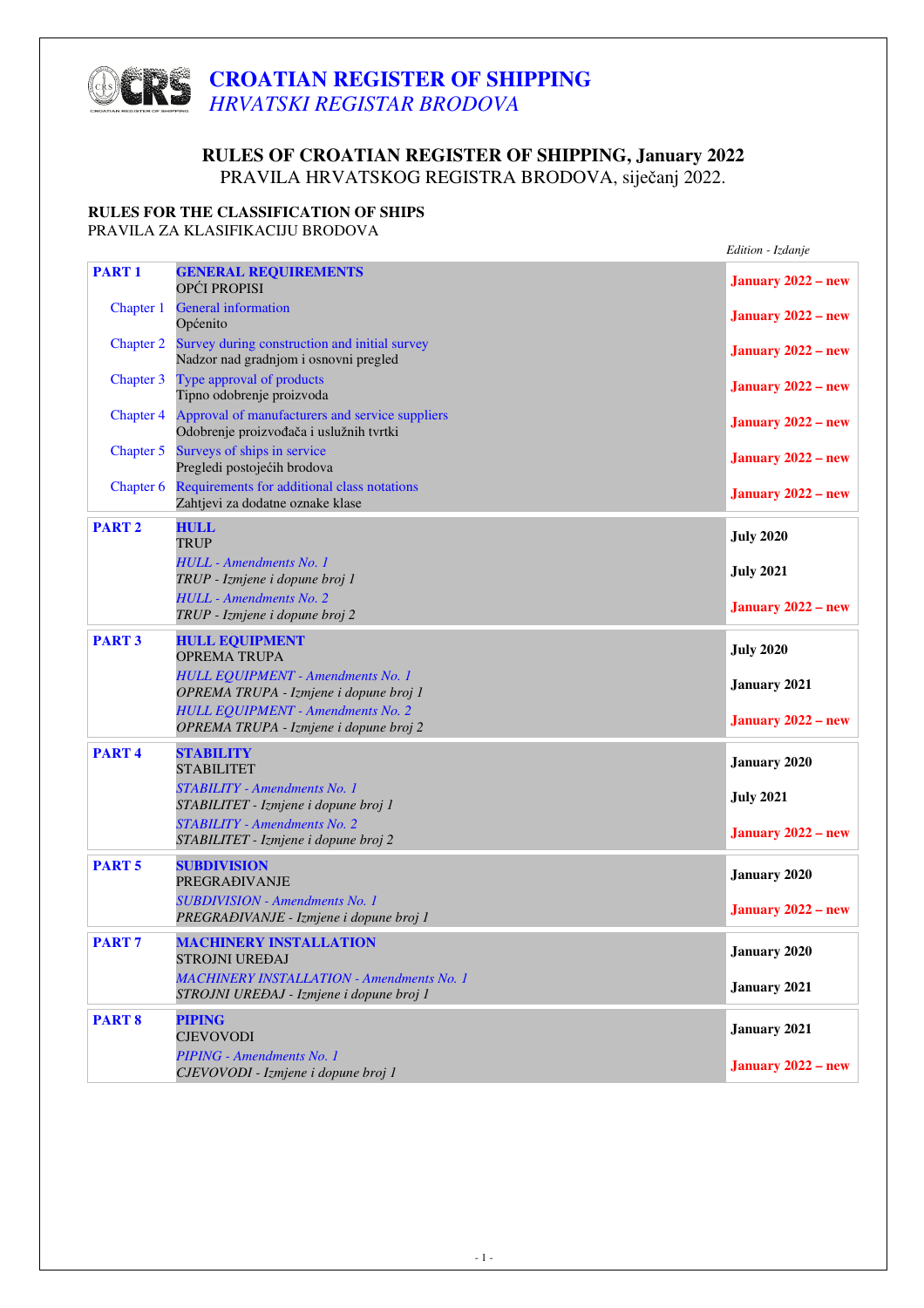#### **RULES FOR THE CLASSIFICATION OF SHIPS** PRAVILA ZA KLASIFIKACIJU BRODOVA

| <b>PART 9</b>  | <b>MACHINES</b><br><b>STROJEVI</b>                                                                                                        | <b>January 2020</b>       |
|----------------|-------------------------------------------------------------------------------------------------------------------------------------------|---------------------------|
|                | <b>MACHINES - Amendments No. 1</b><br>STROJEVI - Izmjene i dopune broj 1                                                                  | <b>July 2020</b>          |
|                | <b>MACHINES - Amendments No. 2</b>                                                                                                        | <b>January 2021</b>       |
|                | STROJEVI - Izmjene i dopune broj 2<br><b>MACHINES</b> - Amendments No. 3                                                                  | <b>July 2021</b>          |
|                | STROJEVI - Izmjene i dopune broj 2                                                                                                        |                           |
|                | <b>MACHINES</b> - Amendments No. 4<br>STROJEVI - Izmjene i dopune broj 4                                                                  | <b>January 2022 – new</b> |
| <b>PART 10</b> | <b>BOILERS, HEAT EXCHANGERS AND PRESSURE VESSELS</b>                                                                                      | <b>July 2009</b>          |
|                | KOTLOVI, IZMJENJIVAČI TOPLINE I POSUDE POD TLAKOM<br><b>BOILERS, HEAT EXCHANGERS AND PRESSURE VESSELS - Amendments No. 1</b>              | <b>July 2016</b>          |
| <b>PART 11</b> | KOTLOVI, IZMJENJIVAČI TOPLINE I POSUDE POD TLAKOM - Izmjene i dopune broj 1<br><b>REFRIGERATING PLANT</b>                                 |                           |
|                | RASHLADNI UREĐAJ                                                                                                                          | <b>July 2009</b>          |
| <b>PART 12</b> | <b>ELECTRICAL EQUIPMENT</b><br>ELEKTRIČNA OPREMA                                                                                          | <b>January 2020</b>       |
|                | ELECTRICAL EQUIPMENT - Amendments No. 1<br>ELEKTRIČNA OPREMA - Izmjene i dopune broj 1                                                    | January 2021              |
|                | ELECTRICAL EQUIPMENT - Amendments No. 2                                                                                                   | January $2022 - new$      |
|                | ELEKTRIČNA OPREMA - Izmjene i dopune broj 2                                                                                               |                           |
| <b>PART 13</b> | <b>AUTOMATION</b><br><b>AUTOMATIZACIJA</b>                                                                                                | <b>January 2020</b>       |
| <b>PART 17</b> | <b>FIRE PROTECTION</b><br>PROTUPOŽARNA ZAŠTITA                                                                                            | <b>January 2022 – new</b> |
| <b>PART 24</b> | <b>NON-METALLIC MATERIALS</b><br>NEMETALNI MATERIJALI                                                                                     | <b>July 2017</b>          |
| <b>PART 25</b> | <b>METALLIC MATERIALS</b><br>METALNI MATERIJALI                                                                                           | <b>July 2021</b>          |
|                | <b>METALLIC MATERIALS - Amendments No. 1</b>                                                                                              | <b>January 2022 – new</b> |
| <b>PART 26</b> | METALNI MATERIJALI - Izmjene i dopune broj 1<br><b>WELDING</b>                                                                            |                           |
|                | ZAVARIVANJE                                                                                                                               | <b>July 2021</b>          |
|                | <b>WELDING - Amendments No. 1</b><br>ZAVARIVANJE - Izmjene i dopune broj 1                                                                | January $2022 - new$      |
| <b>PART 27</b> | <b>CHEMICAL TANKERS</b><br>TANKERI ZA KEMIKALIJE                                                                                          | January 2021              |
| <b>PART 28</b> | <b>HIGH-SPEED CRAFT</b><br><b>BRZI BRODOVI</b>                                                                                            | <b>January 2020</b>       |
| <b>PART 29</b> | POLAR CLASS SHIPS AND ICE CLASS SHIPS                                                                                                     | <b>January 2019</b>       |
|                | <b>BRODOVI S POLARNOM KLASOM I BRODOVI S KLASOM ZA LED</b><br>POLAR CLASS SHIPS AND ICE CLASS SHIPS - Amendments No. 1                    |                           |
|                | BRODOVI S POLARNOM KLASOM I BRODOVI S KLASOM ZA LED - Izmjene i dopune broj 1                                                             | January 2021              |
|                | POLAR CLASS SHIPS AND ICE CLASS SHIPS - Amendments No. 2<br>BRODOVI S POLARNOM KLASOM I BRODOVI S KLASOM ZA LED - Izmjene i dopune broj 2 | <b>January 2022 – new</b> |
| <b>PART 34</b> | <b>RULES FOR THE CLASSIFICATION OF VESSELS OF LESS THAN 24 METERS IN</b>                                                                  |                           |
|                | <b>LENGTH</b><br>PRAVILA ZA KLASIFIKACIJU PLOVILA DULJINE MANJE OD 24 METRA                                                               | <b>July 2021</b>          |
| <b>PART 35</b> | <b>YACHTS</b><br><b>JAHTE</b>                                                                                                             | <b>January 2022 – new</b> |